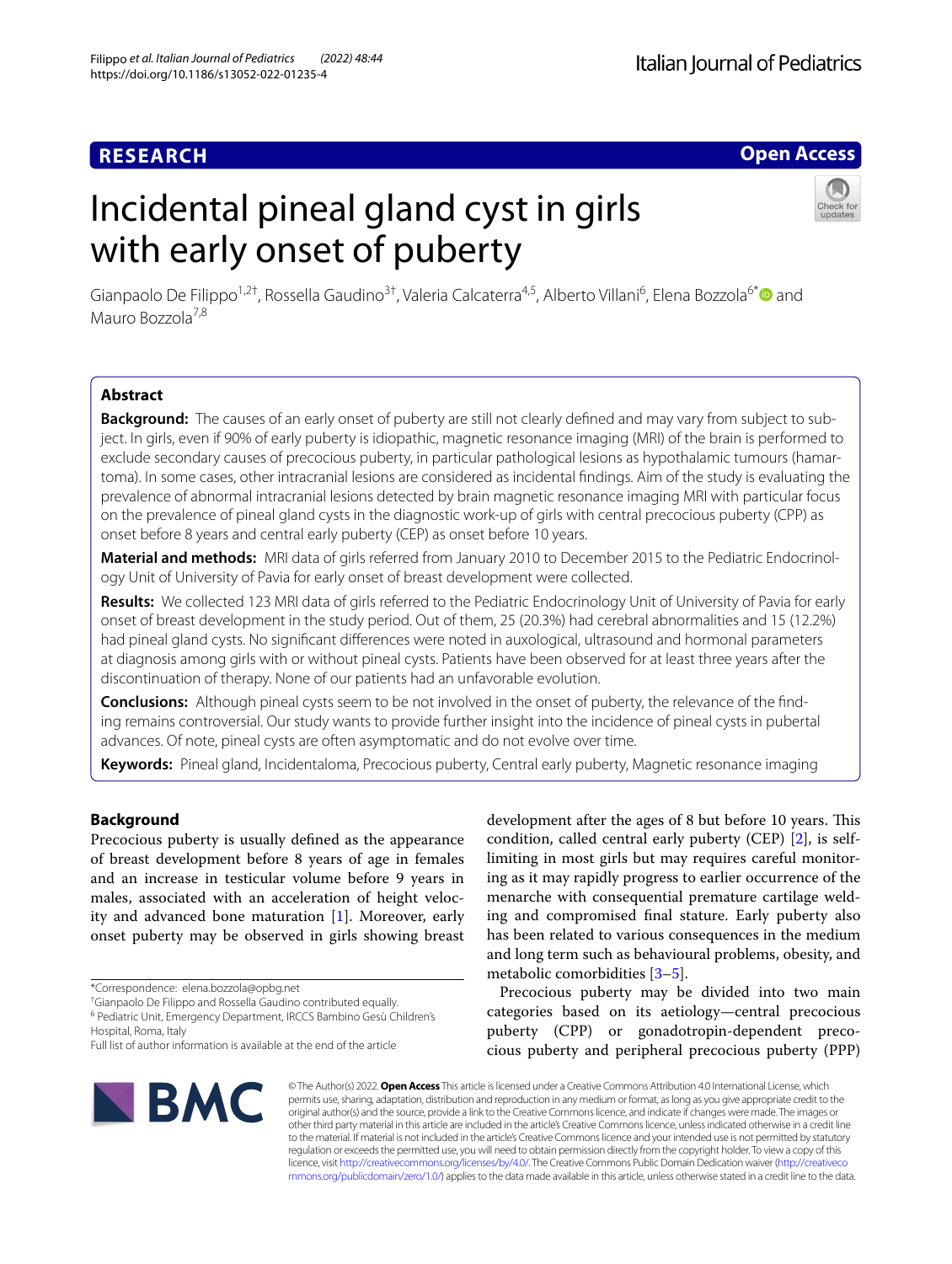or gonadotropin-independent precocious puberty. In CPP, the common mechanism of progressive precocious puberty is early activation of pulsatile GnRH secretion, which, in most cases, especially in girls, remains unexplained and thus is defned as idiopathic. However, in the last decade the number of idiopathic cases has declined thanks to the discovery of mutations in diferent genes including KISS1, KISS1R, MKRN3, and DLK1 that cause CPP [[6](#page-4-4), [7](#page-4-5)]. Both females and males with CPP show a signifcant increase in levels of follicle stimulating hormone (FSH) and, mainly, luteinizing hormone (LH) after gonadotropin-releasing hormone (GnRH) stimulation [\[1](#page-4-0)]. With the development of new and more sensitive immunoassays for measuring serum gonadotropins, a single basal serum LH value has been proposed to diagnose CPP [\[8](#page-4-6)].

Brain MR imaging (MRI) must be performed to exclude secondary causes of precocious puberty in both sexes, although the prevalence of organic puberty is higher in boys (40–90%) than in girls (8–33%) [[1\]](#page-4-0). After widespread use of MRI in the diagnostic work-up of early onset of puberty, pineal cysts are frequently found and are interpreted as incidentalomas [[9](#page-4-7)].

The aim of this study was to evaluate the prevalence of abnormal intracranial lesions detected by brain MRI in the diagnostic work-up of girls with early onset of puberty with particular focus on the prevalence of pineal gland cysts. Moreover, we tried to establish whether the presence of these intracranial abnormalities may correlate to specifc clinic or biological phenotype.

# **Materials and methods**

This is a retrospective monocentric study.

We recorded MRI data of 123 consecutive girls referred to the Pediatric Endocrinology Unit of University of Pavia, Italy, from January 2010 to December 2015 for early onset puberty. Both the history of the disorder and a physical examination of each girl suggested progressive pubertal development according to the Tanner classifcation. The patients were followed for at least three years after the end of therapy or completion of the follow up period.

Out of the patients, 100 had a CPP diagnosed according to the classic defnition if the appearance of the breast development was before the age of 8 and 23 patients had a CEP defned if the appearance of the breast development was between eight and ten years [[2\]](#page-4-1).

For 71 patients it was possible to collect auxological, hormonal and ultrasonographic parameters.

One girl of Italian origin had been adopted; and 8 girls were non-Caucasian (4 South Americans, 3 Africans and 1 Asian).

Girls with dimorphic syndrome, chromosome abnormalities, endocrine or chronic diseases, neurological disorders or CNS pathologies were excluded from the study. None of the girls were overweight or obese, their BMIs being within normal range.

Height was measured using a Harpender stadiometer and expressed as standard deviation score (SDS). Body mass index (BMI) was calculated according to the formula weight  $(kg)/height^2$  (m<sup>2</sup>). Both height and BMI SDS were calculated according to the charts developed by Cacciari et al. [\[10](#page-4-8)] and were within normal range. Bone age was assessed using the Greulich and Pyle Atlas [[11](#page-4-9)].

At time of diagnosis, all patients were evaluated through auxological data including pubertal stages, bone age, basal and peak serum levels of gonadotropins after the GnRH stimulation test, serum estradiol values, and both uterine and ovarian measurements by pelvic ultrasound. All subjects underwent the GnRH stimulation test (100  $\mu$ g/m<sup>2</sup> GnRH given i.v. bolus) to evaluate serum luteinizing hormone (LH) and follicle-stimulating hormone (FSH) determined by chemiluminescent immunometric assay (Siemens Medical Solutions Diagnostics, Milan, Italy). We considered stimulated LH levels > 5 IU/l as a diagnostic cut-of of pubertal range.

Thorough pelvic ultrasound using an Aloka Prosound SSD 5500 machine was performed to evaluate uterine length and transverse diameter, fundus/cervix ratio, ovarian volume, and the presence of an endometrial echo. Our study considered as pubertal size a uterine length  $\geq$  3.5 cm, a fundus/cervix ratio of > 1, an ovarian volume of  $\geq$  2 ml, and the presence of an endometrial echo.

To identify any hypothalamic or pituitary lesions, all the girls diagnosed with CPP underwent MRI (Siemens MAGNETOM Symphony 1.5 T MRI), using gadolinium-enhanced T1- and T2-weighted MRI to detect occult intracranial lesions. The standardised MR protocol consisted of 3-mm sagittal and coronal T1-weighted spin-echo slices  $(TR=400 \text{ ms}, TE=115 \text{ ms}, \text{ matrix})$  $size=512\times512$ ) centred on the pituitary region, 3-mm axial T2-weighted fast spin-echo slices (TR= $5,040$  ms, TE=115 ms, matrix size=512  $\times$  512) of the entire head, and 1-mm sagittal T2-weighted 3D gradientecho slices centred on the midline. The standardised MR protocol consisted of 3-mm sagittal and coronal T1-weighted spin-echo slices (TR=400 ms, TE=115 ms, matrix size=512  $\times$  512) centred on the pituitary region, 3-mm axial T2-weighted fast spinecho slices  $(TR = 5,040$  ms,  $TE = 115$  ms, matrix size =  $512 \times 512$ ) of the entire head, and 1-mm sagittal T2-weighted 3D gradient-echo slices centred on the midline.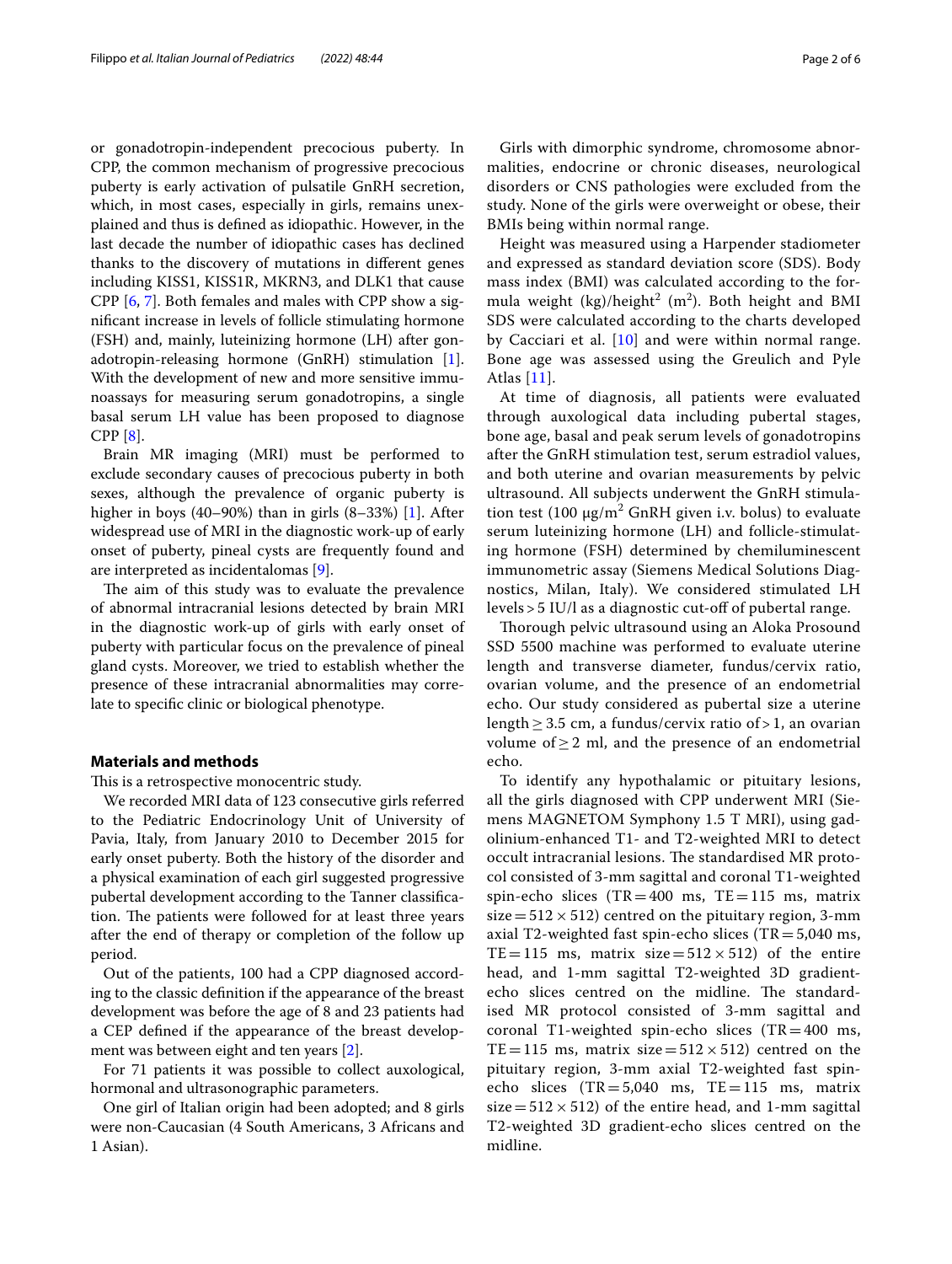# **Ethics approval and consent to participate**

All research was carried out in accordance with established Ethical Standards involving human participants. The study was approved by the "*Comitato Etico Area di* Pavia", the Ethics Committee of the IRCCS Foundation San Matteo Hospital, on 17 May 2016, reference number 20160005680. All participants provided parental written informed consent to use of the data.

# **Statistical analysis**

Results were expressed as mean $\pm$ SD using the SPSS for Windows version 21.0 (IBM SPSS**,** Inc., Chicago, IL, USA). A comparison between the two groups (girls with and without pineal cysts) was performed by Mann– Whitney test. Any association between the variables were found using Spearman correlations. Levels of statistical significance were set at  $p < 0.05$ .

# **Results**

MRI identifed cerebral abnormalities in 25 (20.3%) of the 123 girls. In particular, 15/123 girls (12%; 60% of those with cerebral abnormalities) had pineal cysts, including 12 isolated, 2 associated with cerebellar tonsil ectopia and one with hypothalamic hamartoma. Two of the isolated cysts were observed in CEP girls whereas the others were found in CPP girls. Therefore, the prevalence of cysts (CPP 13% and CEP 8.7%) was comparable in the two groups, with similar characteristics. None of the girls with pineal cysts exhibited neurological signs at diagnosis or during follow up. Of the girls with early onset puberty, two presented with an occasional non-specifc headache; one in particular showed a pineal cyst whereas the other did not. Moreover, other fndings were detected by MRI including 6 cysts of pituitary pars intermedia and 3 Rathke cleft cysts in the group of CPP girls, and 1 isolated cerebellar tonsil ectopia in the group of CEP girls. None of these patients exhibited neurological signs at diagnosis or during follow up (data not shown).

No signifcant diferences in auxological, pelvic ultrasound and hormonal parameters were found between girls with or without pineal cysts were found in the subgroup of 71 girls  $(13 - 18.3\%$  with pineal cyst and  $58 -$ 81.7% without) with complete clinical, biological and ultrasonographic data (Table [1](#page-2-0)).

# **Discussion**

In this study, we evaluated the brain MRI data of 123 girls with early onset puberty. Of the patients, 20.3% showed cerebral abnormalities and 12.2% had pineal gland cysts. The prevalence of pineal cysts was similar in patients with CPP compared to patients with CEP. None of our patients had an unfavorable evolution of cystic injury at least three years after the end of therapy or completion of the follow up period. In a subgroup of 71 patients, for which clinical, hormonal and ultrasonographic parameters were available, no diference was found between girls with or without pineal cyst.

Most cases of CPP in girls have historically been deemed idiopathic. One of the most stimulating developments in this feld has been the identifcation of genetic mutations underlying sporadic and familial cases of CPP [[6,](#page-4-4) [7](#page-4-5)]. We recently reported the presence of mutations and polymorphisms of KISS1R and MKRN3 genes, not only in CPP patients but also in subjects with anticipated puberty  $[12]$  $[12]$ . The hypothalamic hamartoma represents the most common organic cause in both sexes, usually manifesting before 4 years of age [\[13](#page-4-11)]. Hypothalamic hamartoma is almost exclusively found in girls with CPP

<span id="page-2-0"></span>**Table 1** Clinical, biological and ultrasonographic characteristics at diagnosis of girls with and without pineal cysts. Results are expressed as median and IQR

|                           | Girls with pineal cysts N 13 | Girls without pineal cysts N 58 | P value   |
|---------------------------|------------------------------|---------------------------------|-----------|
| Chronological age (years) | $7.0(6.25 - 8.45)$           | $7.0(6.00 - 8.00)$              | NS.       |
| Height (SDS)              | $0.1 (-0.58 - 1.21)$         | $0.64(-0.11 - 1.34)$            | NS.       |
| Bone age (years)          | $8.3(7.25 - 10.25)$          | $8.5(7.75 - 10.70)$             | NS.       |
| BMI (SDS)                 | $-0.39(-0.90 - 0.37)$        | $0.04 (-0.42 - 0.73)$           | <b>NS</b> |
| Breast appearance (years) | $6.95(4.63 - 7.68)$          | $7.3(6.00 - 8.00)$              | NS.       |
| Uterine length (cm)       | $4.0(3.50 - 4.85)$           | $3.9(3.12 - 4.80)$              | NS.       |
| Left ovarian volume (ml)  | $2.6(1.12 - 3.80)$           | $2.0(1.34 - 3.50)$              | NS.       |
| Right ovarian volume (ml) | $2.2(1.58 - 4.20)$           | $(1.65 - 3.32)$                 | NS.       |
| Basal FSH (IU/L)          | $2.9(1.10 - 3.80)$           | $2.7(1.70 - 4.30)$              | NS.       |
| Peak FSH (IU/L)           | $9.7(4.75 - 18.40)$          | $9.65(6.80 - 14.25)$            | <b>NS</b> |
| Basal LH (IU/L)           | $0.3(0.15 - 0.75)$           | $0.3(0.15 - 1.55)$              | <b>NS</b> |
| Peak LH (IU/L)            | $8.1(6.30 - 13.70)$          | 11.95 (6.82-24.92)              | NS.       |
| Estradiol (pg/ml)         | $22.3(15.35 - 31.00)$        | 22.15 (17.00-28.25)             | NS.       |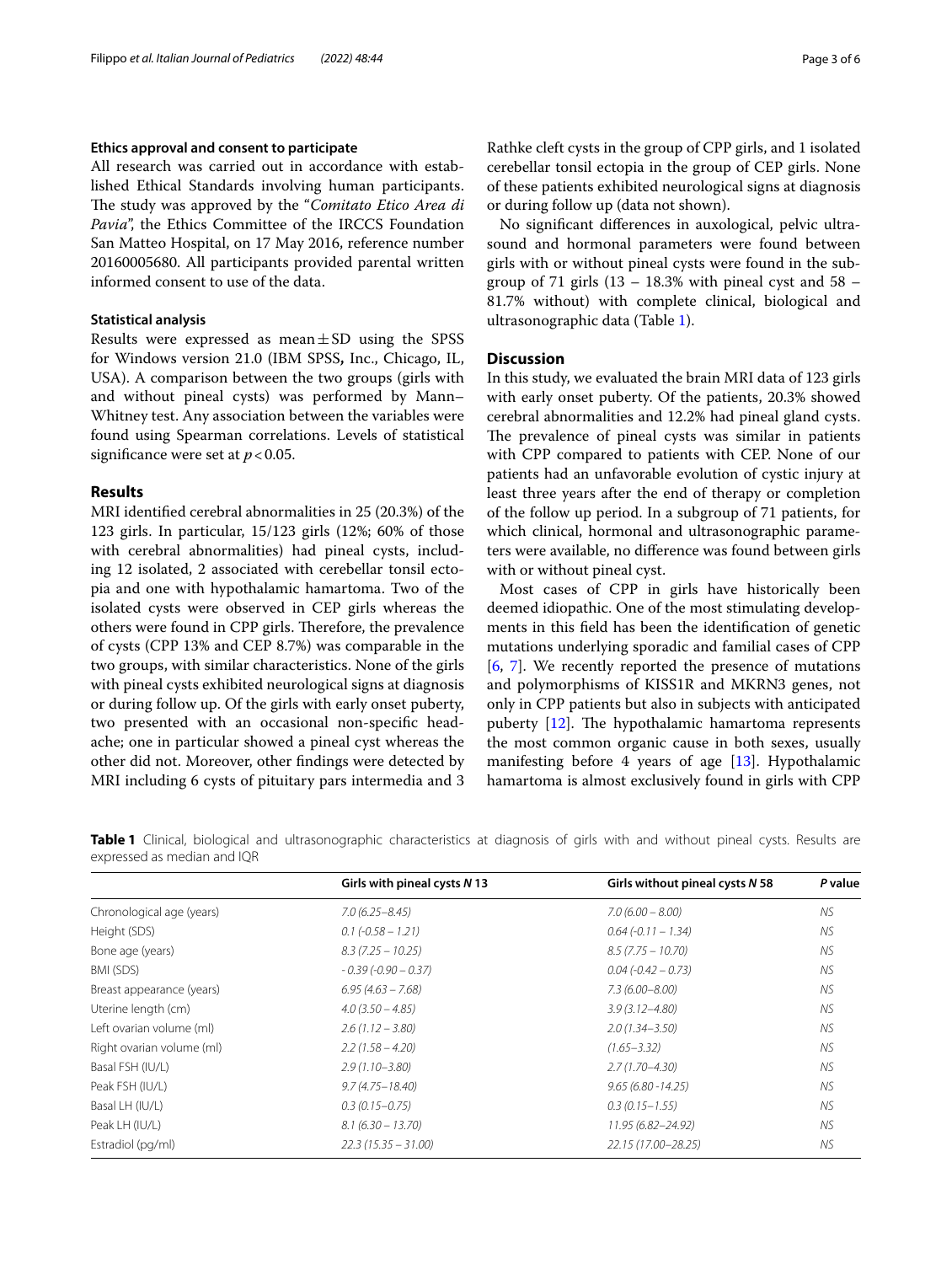diagnosed at under 6 years of age as observed in our 2-year-old patient. Moreover, fnding a hamartoma supported the diagnosis of CPP but required no treatment other than standard GnRH agonist therapy because of the lack of clinical and MRI evolution. When precocious puberty is caused by a hypothalamic lesion such as a mass or malformation, management of the causal lesion generally has no efect on the course of pubertal development [\[1](#page-4-0)]. Hypothalamic hamartomas should not be treated surgically when managing precocious puberty. Surgical treatment is only indicated for large hamartomas with neurological symptoms, such as refractory epilepsy and intracranial hypertension [[14](#page-4-12)]. An alternative diagnosis caused by a diferent type of hypothalamic lesion should be considered when unexpected enlargement occurs. Since the hypothalamic hamartoma showed no development in size nor neurologic disturbances, no surgical intervention was required in our study patient.

Apart from hypothalamic hamartoma, many central nervous system aberrations predispose to CPP and sometimes may be associated with malignant tumours of the pineal region including choriocarcinoma and germinoma, especially in boys, and very rarely with pineal parenchymal neoplasia such as pineocytoma/ pineoblastomas [[15](#page-4-13)]. Most pineocytomas are observed in young adults, but they can be found in childhood [[16,](#page-4-14) [17](#page-4-15)]. Despite the advances in high-resolution MRI, no defnitive radiological methods to distinguish pineal region malignancies containing cystic components from benign pineal cysts have been reported [\[18](#page-4-16)]. Indeed, small benign glial cysts of the pineal gland are a common incidental fnding in adults, discovered on CT scans and during post-mortem examinations. They are usually less than 5 mm in diameter and, unlike the other lesions mentioned above, they do not give rise to symptoms. On the contrary, large, symptomatic pineal cysts of the same nature have only rarely been described. The most frequent intracranial abnormality found in our group was pineal cyst, found in 12% of girls with early onset of puberty, accounting for 60% of the MRI abnormal fndings. The percentage is in agreement with other reports. For example, Lacroix-Boudhriova et al. reported a 10.7% prevalence in a study on precocious puberty, but only girls revealed pineal cysts. Tus the fnal prevalence in females was 13%, quite similar to our fnding [[9\]](#page-4-7).

A pineal cyst is a benign afection of the pineal gland on the borderline between a pathological lesion and a variant of normality. Symptoms are often non-specifc and vague (for instance, headache, sleep disturbances, vertigo, nausea), which makes it difficult to attribute them to the cyst [[19\]](#page-4-17). According to large magnetic resonance (MR) studies, the prevalence of pineal cysts in the general population is  $1-1.5\%$  [\[20](#page-4-18)], reaching 2-2.5% in young adults, and it decreases with age. Previous studies regarding the prevalence of asymptomatic pineal cysts have reported occurrence ranging from  $1-10\%$  [\[21\]](#page-4-19). Pineal cysts are found in other paediatric conditions, suggesting that they are nonspecifc for precocious puberty. In fact, no signifcant diferences in the prevalence of cysts within the CPP and idiopathic short stature (ISS) groups have been reported [\[9\]](#page-4-7).

The clinical approach to pineal cysts is still debated within the neurosurgical community. The majority of patients are asymptomatic and observation is recommended. Microsurgical resection represents an accepted option for benign cysts in children with symptoms including headache, vertigo, numbness, and visual disturbances [\[22\]](#page-4-20).

In contrast to these incidentalomas, the management of symptomatic pineal cysts is more defned, often requiring a surgical approach involving microsurgical resection and sometimes stereotactic aspiration. Some authors have suggested determining whether the amount of unjustifed routine follow-up imaging of incidental pineal cysts in children with no suspicion of neoplasm can be reduced. Gender, cyst size, and shape do not infuence the outcome. Because the probability of underlying cystic neoplasm and the growth tendency of pineal cysts is so small, MRI follow-up does not seem to be helpful. Based on these results, they suggested that systematic follow-up of pineal cysts by serial MRI is not indicated in the absence of unusual radiological characteristics or related clinical symptoms [\[23\]](#page-5-0). A recent paper on the issue of follow-up of pineal cysts suggests that MRI should be repeated only with cysts>14 mm and/or with an abnormal radiological pattern or clinical symptoms [\[24](#page-5-1)].

Even if MRI is not a part of diagnostic work-out of CEP, in some case it could difficult to differentiate CPP from CEP because the uncertainty on time of thelarche onset. So, we had the opportunity to study a cohort of girls with CEP who underwent cranial MRI.

Although MRI is a helpful technique, it could impose risks on patients due to the use of intravenous contrast agents. Indeed, the US Food and Drug Administration has cautioned against the use of gadolinium-based contrast agents in MRI as gadolinium deposits may remain in the brain for years, especially with the usage of linear gadolinium-based contrast agents rather than macrocyclic agents [[25\]](#page-5-2).

# **Conclusions**

The pineal cyst is a benign affection of the pineal gland on the borderline between a pathological lesion and a variant of normality. The clinical approach to these lesions remains controversial. Pineal cysts are often asymptomatic and do not evolve over time. Routine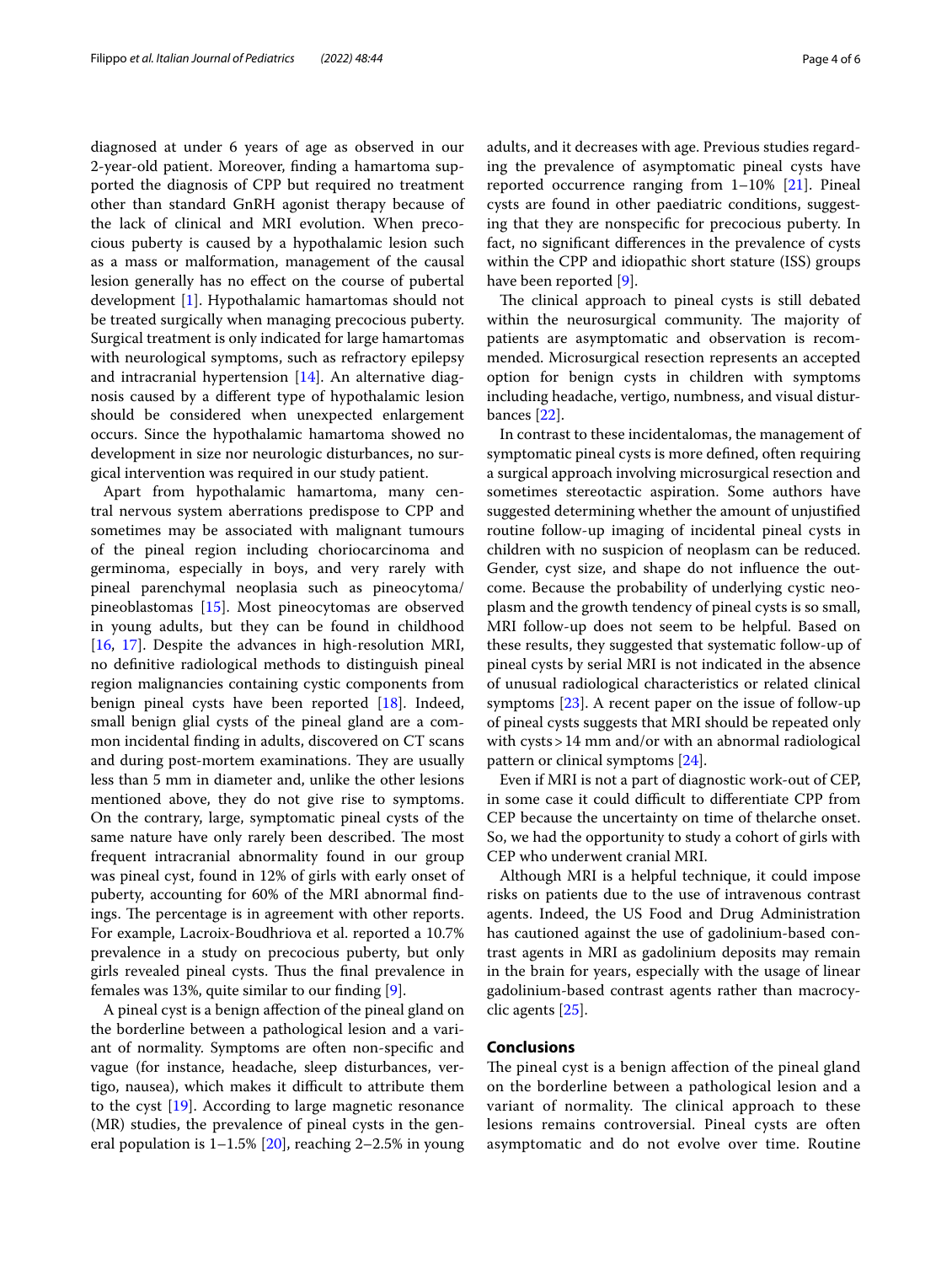follow-up including MRI is usually recommended by some authors, even in asymptomatic cases. Moreover, in our study, the lack of diferences in auxological, echographic and hormonal parameters between girls with or without pineal cysts and the similar prevalence found in patients with CPP compared to patients with CEP, suggests that intracranial abnormalities detected by MRI do not determine a specifc clinical or biological phenotype. Further studies based on large cohorts are necessary to defne the ideal interpretation of these benign lesions in patients with early onset of puberty.

#### **Abbreviations**

BMI: Body mass index; CEP: Central early puberty; CPP: Central precocious puberty; FSH: Follicle stimulating hormone; GnRH: Gonadotropin-releasing hormone; ISS: Idiopathic short stature; LH: Luteinizing hormone; MRI: Magnetic resonance imaging; PPP: Peripheral precocious puberty; SDS: Standard deviation score.

## **Acknowledgements**

We are grateful to Ms. Judyth Dillon, native English-speaking copy editor, for checking the manuscript for correct grammatical form.

#### **Authors' contributions**

GDF and RG planned the manuscript; VC and MB analyzed the data; AV and EB reviewed the literature. All Authors read and approved the fnal version of the manuscript.

#### **Funding**

This research did not receive any specifc grant from funding agencies in the public, commercial, or not-for-proft sectors.

#### **Availability of data and materials**

The Authors confrm that the data supporting the fndings of this study are available at the authors'office.

## **Declarations**

#### **Ethics approval and consent to participate**

The study was carried out in accordance with established Ethical Standards involving human participants. The study was approved by the "Comitato Etico Area di Pavia", the Ethics Committee of the IRCCS Foundation San Matteo Hospital, on 17 May 2016, reference number 20160005680. All participants provided parental written informed consent.

#### **Consent for publication**

All participants provided parental written informed consent.

#### **Competing interests**

The Authors declare that the research was conducted in the absence of any commercial or fnancial relationships that could be construed as a potential confict of interest.

#### **Author details**

<sup>1</sup> Assistance Publique-Hôpitaux de Paris, Hôpital Robert-Debré, Service d'Endocrinologie Et Diabétologie Pédiatrique, Paris, France. <sup>2</sup>French Clinical Research Group in Adolescent Medicine and Health, Paris, France. <sup>3</sup>Department of Surgical Sciences, Dentistry, Gynecology and Pediatrics, Pediatric Division, University of Verona, Verona, Italy. <sup>4</sup> Pediatrics and Adolescent Unit, Department of Internal Medicine and Therapeutics, University of Pavia, Pavia, Italy. <sup>5</sup> Pediatric Unit, Vittore Buzzi Children's Hospital, Milan, Italy. <sup>6</sup> Pediatric Unit, Emergency Department, IRCCS Bambino Gesù Children's Hospital, Roma, Italy. <sup>7</sup>University of Pavia, Pavia, Italy. <sup>8</sup> Onlus, Il Bambino e il Suo Pediatria, Galliate, Novara, Italy.

Received: 17 October 2021 Accepted: 12 February 2022<br>Published online: 21 March 2022

#### **References**

- <span id="page-4-0"></span>1. Carel J-C, Léger J. Precocious Puberty. N Engl J Med. 2008;358:2366–77.
- <span id="page-4-1"></span>2. Paterson WF, McNeill E, Young D, Donaldson MD. Auxological outcome and time to menarche following long-acting goserelin therapy in girls with central precocious or early puberty. Clin Endocrinol (Oxf ). 2004;61(5):626–34. <https://doi.org/10.1111/j.1365-2265.2004.02146.x> PMID: 15521967.
- <span id="page-4-2"></span>3. Franceschi R, Gaudino R, Marcolongo A, Gallo MC, Rossi L, Antoniazzi F, Tatò L. Prevalence of polycystic ovary syndrome in young women who had idiopathic central precocious puberty. Fertil Steril. 2010;93:1185–91.
- 4. Murri V, Antoniazzi F, Piazza M, Cavarzere P, Banzato C, Boner A, Gaudino R. Lung Function in Women with Idiopathic Central Precocious Puberty: A Pilot Study. Horm Res Paediatr. 2017;87:95–102.
- <span id="page-4-3"></span>5. Çoban ÖG, Bedel A, Önder A, Adanır AS, Tuhan H, Parlak M. Psychiatric disorders, peer-victimization, and quality of life in girls with central precocious puberty. J Psychosom Res. 2021;143.
- <span id="page-4-4"></span>6. Canton APM, Seraphim CE, Brito VN, Latronico AC. Pioneering studies on monogenic central precocious puberty. Arch Endocrinol Metab. 2019;63:438–44.
- <span id="page-4-5"></span>7. Simon D, Ba I, Mekhail N, Ecosse E, Paulsen A, Zenaty D, Houang M, Jesuran Perelroizen M, de Filippo GP, Salerno M, Simonin G, Reynaud R, Carel JC, Léger J, de Roux Nl. Mutations in the maternally imprinted gene MKRN3 are common in familial central precocious puberty. Eur J Endocrinol. 2016;174:1–8.
- <span id="page-4-6"></span>8. Pasternak Y, Friger M, Loewenthal N, Haim A, Hershkovitz E. The utility of basal serum LH in . prediction of central precocious puberty in girls. Eur J Endocrinol. 2012;166:295–9.
- <span id="page-4-7"></span>9. Lacroix-Boudhrioua V, Linglart A, Ancel PY, Falip C, Bougnères PF, Adamsbaum C. Pineal cysts in children. Insights. Imaging. 2011;2:671–8.
- <span id="page-4-8"></span>10. Cacciari E, Milani S, Balsamo A, et al. Italian cross-sectional growth charts for height, weight and BMI (2 to 20 yr). J Endocrinol Invest. 2006;29(581–593):5.
- <span id="page-4-9"></span>11. Greulich W, Pyle S Radiographic atlas of skeletal development of the hand and wrist. 1959; Stanford University Press.
- <span id="page-4-10"></span>12. Pagani S, Calcaterra V, Acquafredda G, Montalbano C, Bozzola E, Ferrara P, Gasparri M, Villani A, Bozzola M. MKRN3 and KISS1R mutations in precocious and early puberty. Ital J Pediatr. 2020;46:39.
- <span id="page-4-11"></span>13. De Brito VN, Latronico AC, Arnhold IJ, Lo LS, Domenice S, Albano MC, Fragoso MC, Mendonca BB. Treatment of gonadotropin dependent precocious puberty due to hypothalamic hamartoma with gonadotropin releasing hormone agonist depot. Arch Dis Child. 1999;80:231–4.
- <span id="page-4-12"></span>14. Castaño De La Mota C, Martín Del Valle F, Pérez Villena A, Calleja Gero ML, Losada Del Pozo R, Ruiz-Falcó Rojas ML. Hamartoma hipotalámico en la edad pediátrica: Características clínicas, evolución y revisión de la literatura. Neurol. 2012;27:268–76.
- <span id="page-4-13"></span>15. Kim BS, Kim DK, Park SH. Pineal parenchymal tumor of intermediate diferentiation showing malignant progression at relapse: Case Report. Neuropathology. 2009;29(602–608):6.
- <span id="page-4-14"></span>16. Stephen M, Zage P, Waguespack S. Gonadotropin-Dependent Precocious Puberty: Neoplastic Causes and Endocrine Considerations. Int J Pediatr Endocrinol. 2011;2011.
- <span id="page-4-15"></span>17. Osborn AG, Preece MT. Intracranial cysts: Radiologic-pathologic correlation and imaging 8a pproach. Radiology. 2006;239:650–64.
- <span id="page-4-16"></span>18. Gokce E, Beyhan M. Evaluation of pineal cysts with magnetic resonance imaging. World J Radiol. 2018;10:65–77.
- <span id="page-4-17"></span>19. Menovsky T, De Ridder D, Grotenhuis JA. Non specifc signs related to pineal cysts. Minim Invasive Neurosurg. 2011;54:50.
- <span id="page-4-18"></span>20. Al-Holou WN, Erman SW, Kilburg C, Garton HJ, Muraszko KM, Chandler WF, Ibrahim M, Maher CO. Prevalence and natural history of pineal cysts in adults: Clinical article. J Neurosurg. 2011;115:1106–14.
- <span id="page-4-19"></span>21. Lee DH, Norman D, Newton TH. MR imaging of pineal cysts. J Comput Assist Tomogr. 1987;11:586–90.
- <span id="page-4-20"></span>22. Choque-Velasquez J, Resendiz-Nieves JC, Rezai Jahromi B, Colasanti R, Raj R, Lopez-Gutierrez K, Tynninen O, Niemelä M, Hernesniemi J. The microsurgical management of benign pineal cysts: Helsinki experience in 60 cases. Surg Neurol Int. 2019;10:1–13.